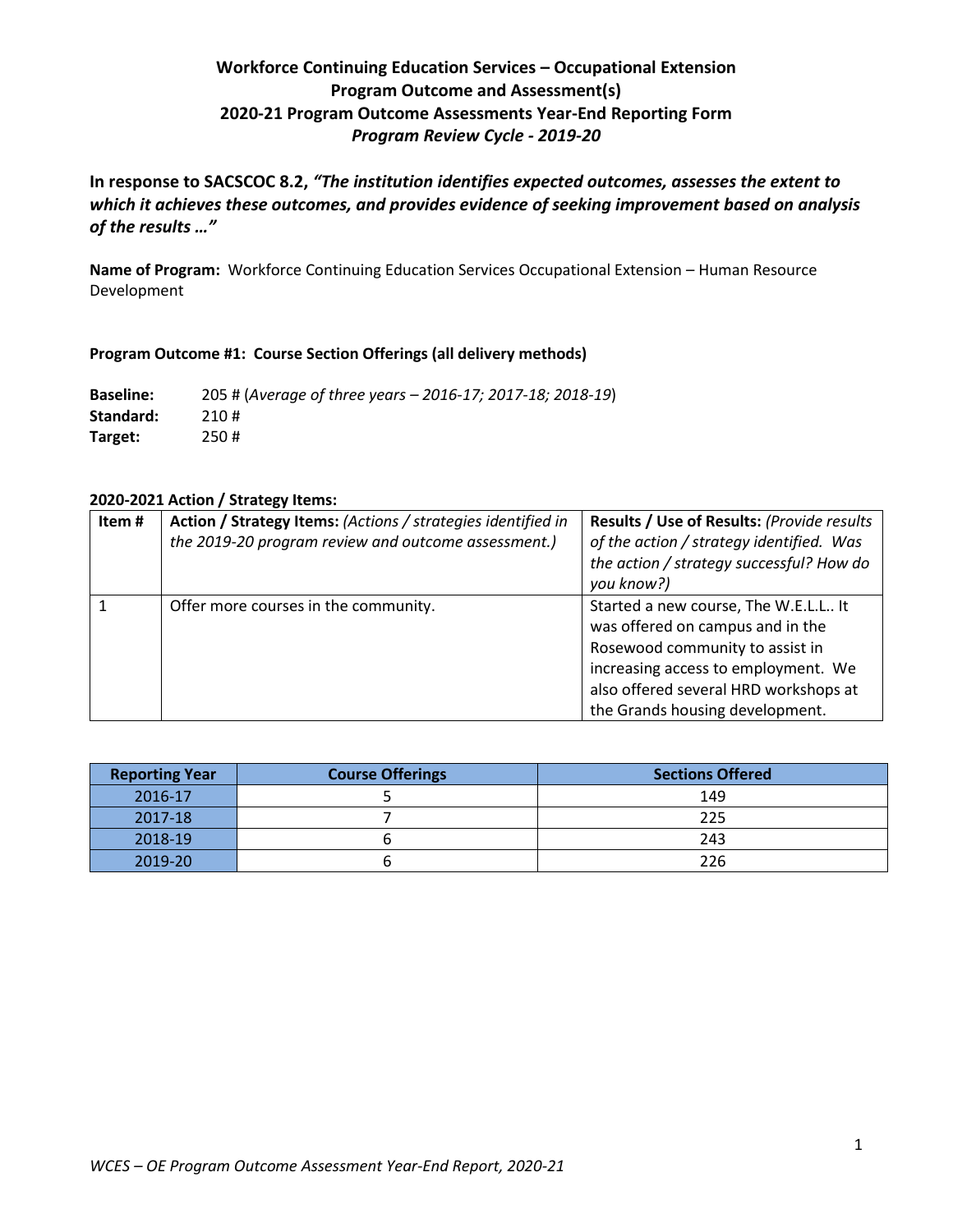

**Provide narrative for analysis of course section offerings** *(Based on the data, provide a narrative of your analysis of course section offerings. Are courses being offered based on the number and delivery type of sections needed for enrollment?)*

Course sections offered were in line with previous years. Courses are being offered to cover the need and delivery type of course sections needed at this current time.

**Provide narrative for analysis of course section offerings standard/target** *(As a result of the data analysis, indicate changes to the standard or target. Did you meet your standard/target? If so, do you intend to try to increase the number or type of course section offerings?)*

We were able to meet our baseline and standard. The global pandemic came as we were concluding the final semester of the academic program year and it halted all courses. It will take some time to get to the level of section offerings to meet the baseline and standard next year. We will lower the standard to 100.

# **2021-2022 Action / Strategy Items:**

| Item | Action / Strategy Items (Identify action | <b>Target Date (Identify</b> | <b>Assessment of Action Items (How will</b> |
|------|------------------------------------------|------------------------------|---------------------------------------------|
|      | items as a result of your program        | your projected target        | you assess the results of action items?)    |
|      | outcome assessment.)                     | date for completion          |                                             |
|      |                                          | of action items.)            |                                             |
|      | Offer more courses in the community      | 6-30-2022                    | #of courses offered                         |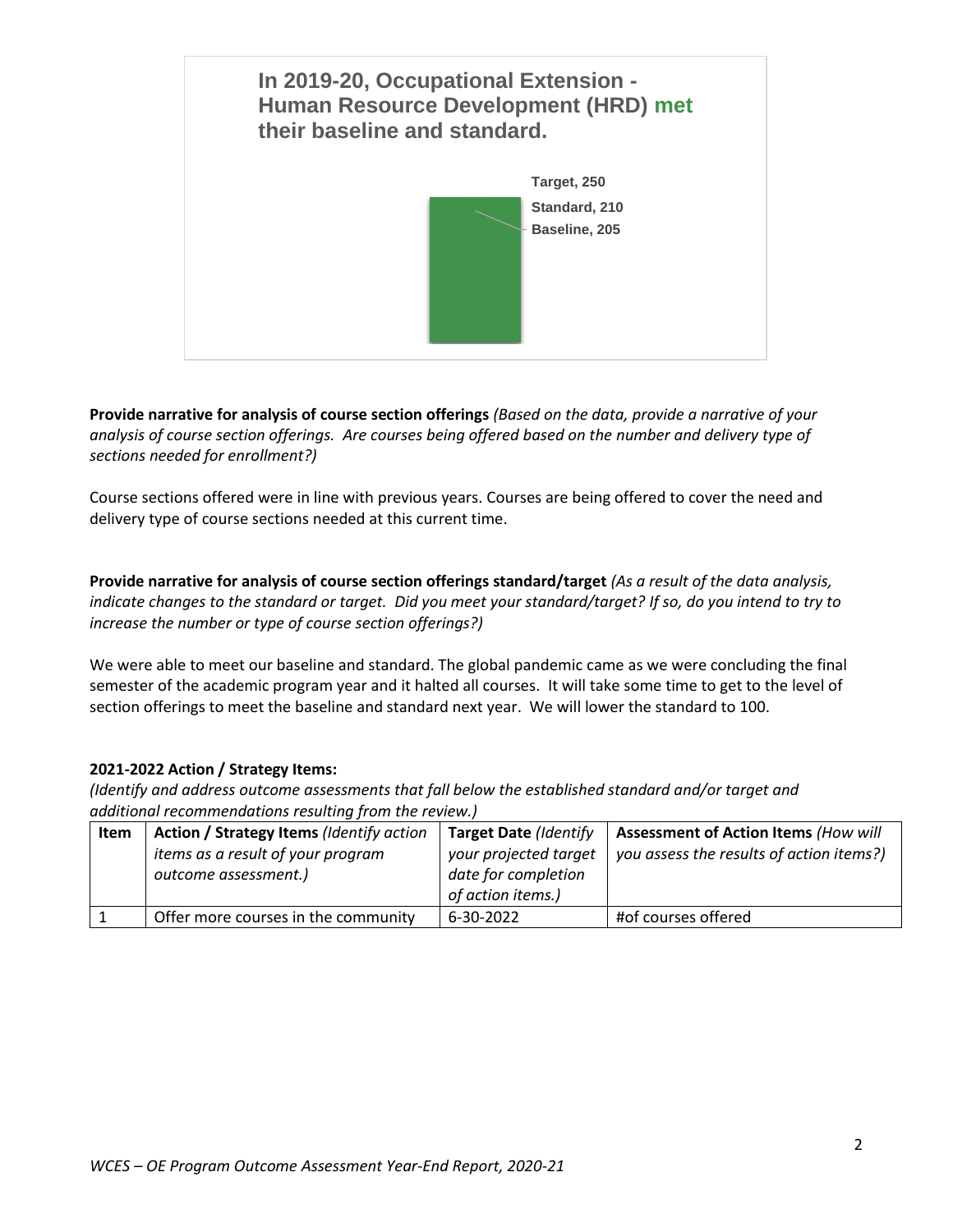#### **Program Outcome #2: Course Success Rate (all delivery methods)**

**Baseline:** 86 % (*Average of three years – 2016-17; 2017-18; 2018-19*) **Standard:** 88 % **Target:** 90 %

#### **2020-2021 Action / Strategy Items:**

| Item# | Action / Strategy Items: (Actions / strategies identified in<br>the 2019-20 program review and outcome assessment.) | Results / Use of Results: (Provide results<br>of the action / strategy identified. Was<br>the action / strategy successful? How do<br>you know?)                                           |
|-------|---------------------------------------------------------------------------------------------------------------------|--------------------------------------------------------------------------------------------------------------------------------------------------------------------------------------------|
|       | Potentially add online courses.                                                                                     | In 2019-20 instructors developed the<br>following online courses: Get Hired,<br>Working Smart, Money Smart, Resumes<br>that Work, Thrive: Next Level Success,<br>and HRD NCRC Success Lab) |

| <b>Reporting Year</b> | <b>Registered Students</b> | <b>Registered Success Students</b> | <b>Course Success Rate</b> |
|-----------------------|----------------------------|------------------------------------|----------------------------|
| 2016-17               | 2247                       | 1864                               | 83%                        |
| 2017-18               | 3007                       | 2636                               | 88%                        |
| 2018-19               | 2998                       | 2665                               | 89%                        |
| 2019-20               | 3039                       | 2968                               | 98%                        |

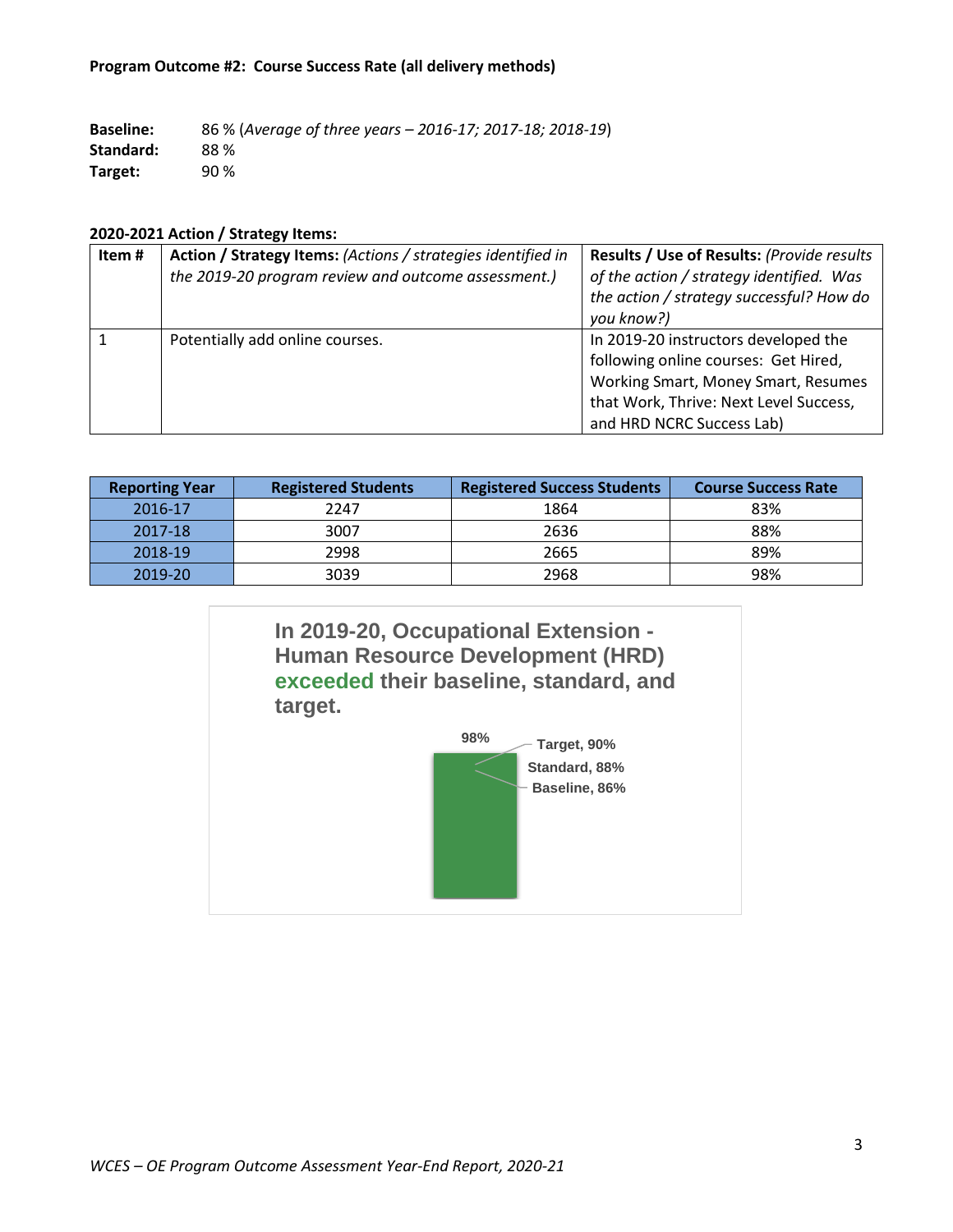**Provide narrative for analysis of course success rates** *(Based on the data, provide a narrative of your analysis of course success rates. Are students more successful in courses: face-to-face, online, hybrid, or blended methods of course delivery? In evaluating the methods of delivery, should certain methods of delivery be considered for addition, deletion, or modification?)*

HRD students are more comfortable with face to face courses. We did not have success offering courses online. We do believe it is wise to have online options in cases of emergency, but the majority of courses will likely be held face to face. The HRD NCRC Success Lab had some success in an online format. Overall, students who completed the courses were successful.

**Provide narrative for analysis of course success rates standard/target** *(As a result of the data analysis, indicate changes to the standard or target. Did you meet your standard/target? If so, how do you plan to further increase course success rates?)*

We met the standard and target for 2019-20. While the numbers of students registered has greatly decreased this year as a result of COVID, the standard and target should not be adversely affected. We will keep the standard and target the same.

# **2021-2022 Action / Strategy Items:**

| Item | Action / Strategy Items (Identify action | <b>Target Date (Identify</b> | <b>Assessment of Action Items (How will</b> |
|------|------------------------------------------|------------------------------|---------------------------------------------|
|      | items as a result of your program        | your projected target        | you assess the results of action items?)    |
|      | outcome assessment.)                     | date for completion          |                                             |
|      |                                          | of action items.)            |                                             |
|      | Increase the # of students enrolled in   | 6-30-20252                   | # students enrolled in online courses.      |
|      | online courses                           |                              |                                             |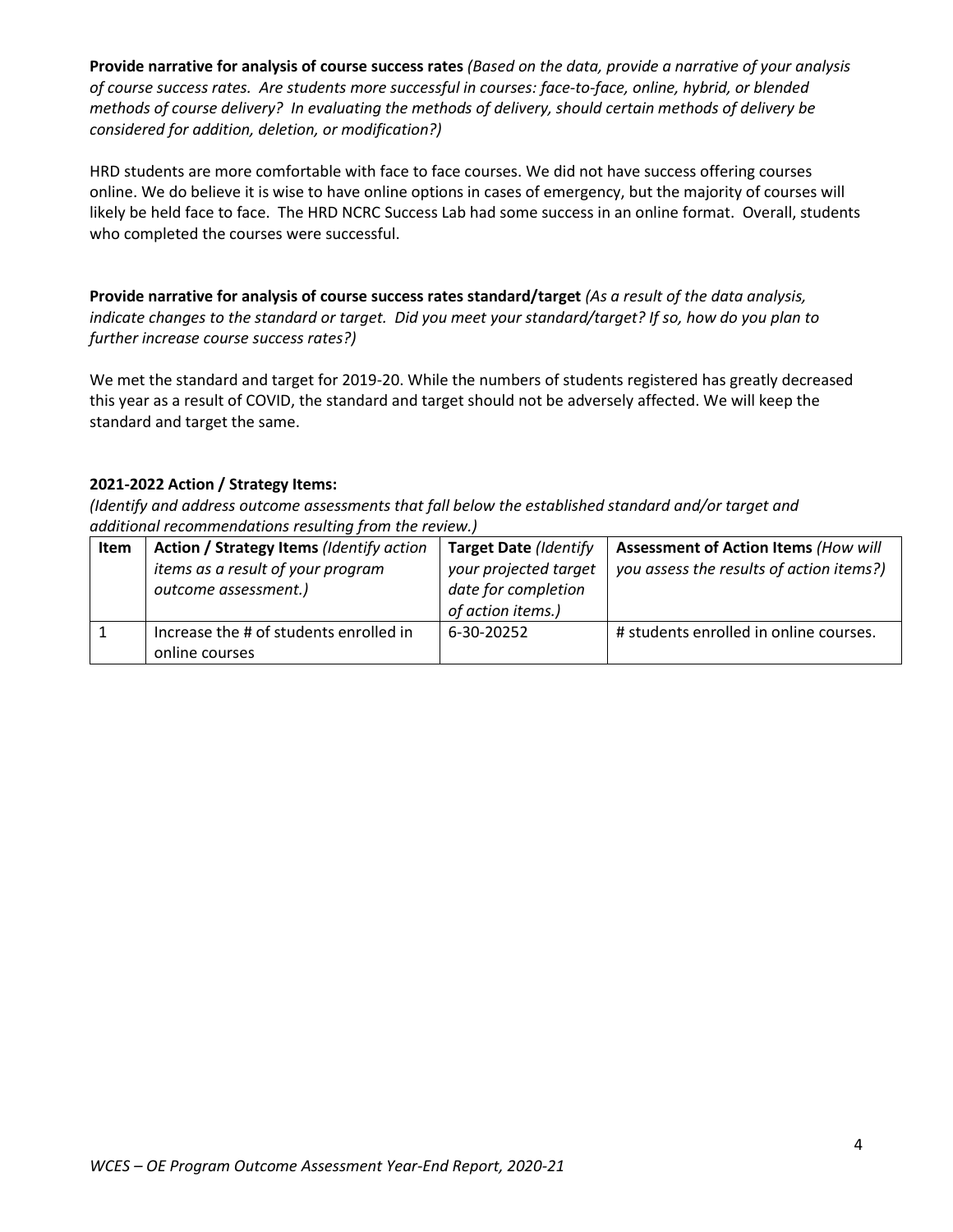**Program Outcome #3: Licensure and Certification Passing Rates (if applicable) (NCCCS Performance Measure)**

*Baselines were set based upon WCC's average college performance of the measure. Standards and targets were set using NCCCS Performance Measures results and are the same as those set in the WCC Strategic Plan for Institutional Effectiveness.*

| <b>Baseline:</b> | $N/A$ % (Average of three years – identify last three licensure years) |
|------------------|------------------------------------------------------------------------|
| Standard:        | $N/A$ %                                                                |
| Target:          | $N/A$ %                                                                |

# **2020-2021 Action / Strategy Items:**

| Item # | Action / Strategy Items: (Actions / strategies identified in | Results / Use of Results: (Provide results                                                         |
|--------|--------------------------------------------------------------|----------------------------------------------------------------------------------------------------|
|        | the 2019-20 program review and outcome assessment.)          | of the action / strategy identified. Was<br>the action / strategy successful? How do<br>you know?) |
|        | Not applicable.                                              |                                                                                                    |

#### **Licensure / Certification Exam – (Title of License or Exam)**

| <b>NCCCS Report</b> | <b>Exam Year</b> | # Tested | # Passed | % Passing | <b>Index Score</b> |
|---------------------|------------------|----------|----------|-----------|--------------------|
| 2016                | 2014-15          |          |          |           |                    |
| 2017                | 2015-16          |          |          |           |                    |
| 2018                | 2016-17          |          |          |           |                    |
| 2019                | 2017-18          |          |          |           |                    |
| 2020                | 2018-19          |          |          |           |                    |

**Provide narrative for analysis of licensure / certification passing rates data** *(Based on the performance measure data, provide a narrative of your analysis of licensure / certification. Are you satisfied with your program licensure or certification rates? State any changes you plan to make for continuous improvement.)*

Not applicable.

**Provide narrative for analysis of licensure / certification passing rates standard/target** *(Standards and targets were set using WCC's performance of the NCCCS Performance Measure results and are the same as those set in the WCC Strategic Plan for Institutional Effectiveness.)*

Not applicable.

# **2021-2022 Action / Strategy Items:**

| Item | <b>Action / Strategy Items (Identify</b>                         | <b>Target Date (Identify</b>                                      | <b>Assessment of Action Items (How will</b> |
|------|------------------------------------------------------------------|-------------------------------------------------------------------|---------------------------------------------|
|      | action items as a result of your<br>program outcome assessment.) | your projected target<br>date for completion<br>of action items.) | you assess the results of action items?)    |
|      | Not applicable.                                                  |                                                                   |                                             |